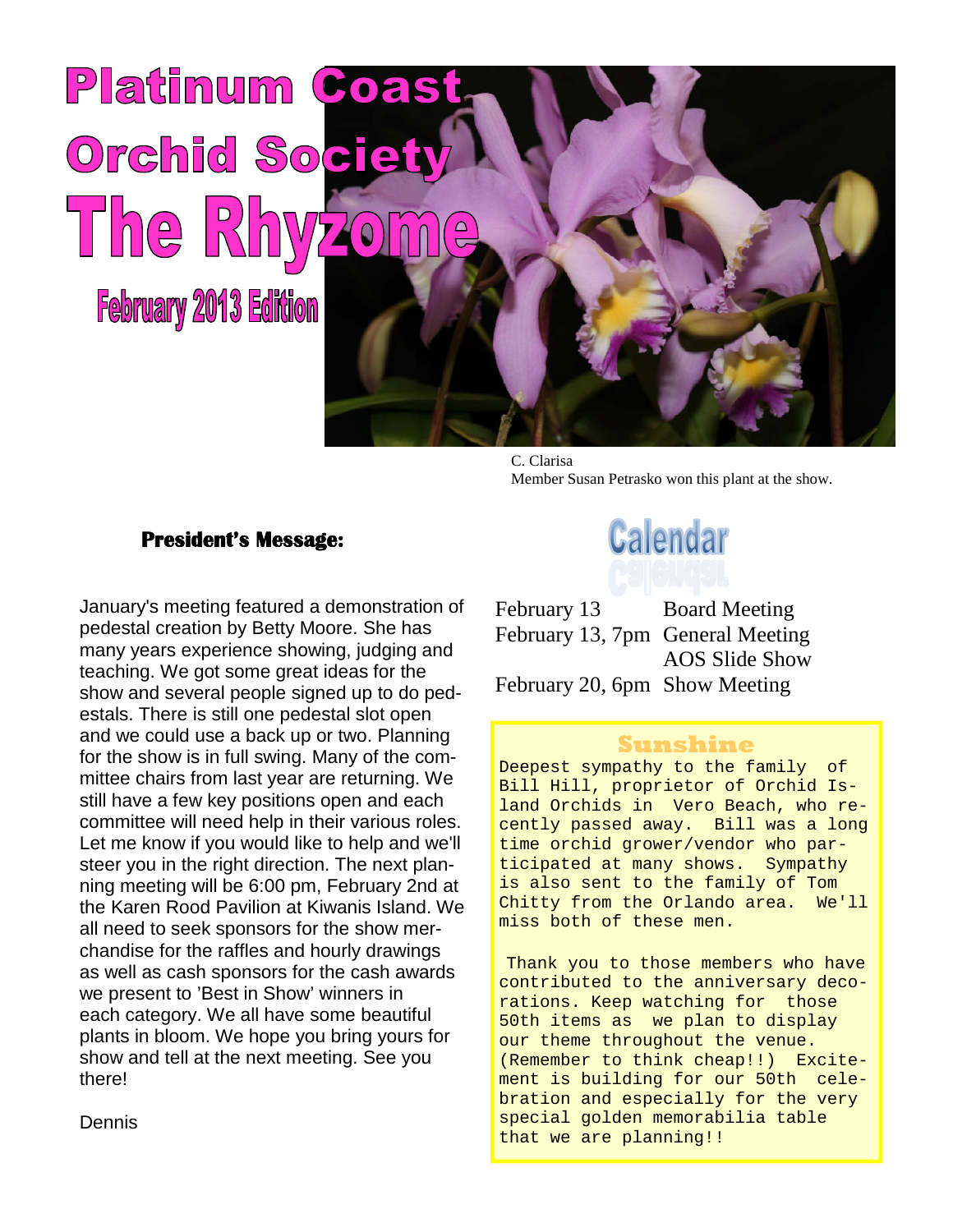# **2013 PCOS OFFICERS & CHAIRS**

**PRESIDENT Dennis Gollehon 321-427-6959 President@PlatinumCoastOrchidSociety.org**

**VICE PRESIDENT Joyce Schofield 321-783-5200 VP@PlatinumCoastOrchidSociety.org**

**TREASURER Margaret Croucher 321-454-4067 Treasurer@PlatinumCoastOrchidSociety.org**

**SECRETARY Camille Theobald**

**Secretary@PlatinumCoastOrchidSociety.org**

**PAST PRESIDENT Jim Adamson 321-632-2847 jadamson1@cfl.rr.com**

**DIRECTORS Sally Pancoast Kay Broughton Nadine Kern Marsha Lovas**

**MEMBERSHIP Joyce Schofield**

**NEWSLETTER EDITOR Patti Scholes**

**AOS LIAISON Betty Adamson**

**REFRESHMENTS Nadine Kern**

**LIBRARY Sally Pancoast** **SUNSHINE Betty Adamson**

**PLANT FORUM Betty Adamson**

**HOSPITALITY/GREETER Shearer Kennedy**

**EXHIBITS Sally Pancoast Joyce Schofield**

**PROGRAMS Joyce Schofield**

**PHOTOGRAPHER Jan Castillo Charlie Scholes**

**RAFFLE Karen Snee**

**PUBLICITY Ann Colchin**

**BACK TO BASICS (Apr.-Oct.) Bob Libbey**

**SHOW CHAIRS Cathy Virata Dennis Gollehon**

**\*\*\*If you would like to get more involved in our society, please let Dennis know what job you would like to do. Many of the chairs could use help and some would even like to take a break from their positions. If you are computer savvy, you could do the newsletter. If you are a good cook or like to shop, you can help Nadine with the refreshments. Shearer and Karen could always use an extra helper. Thank you to Ruth for her help with the raffle in January.**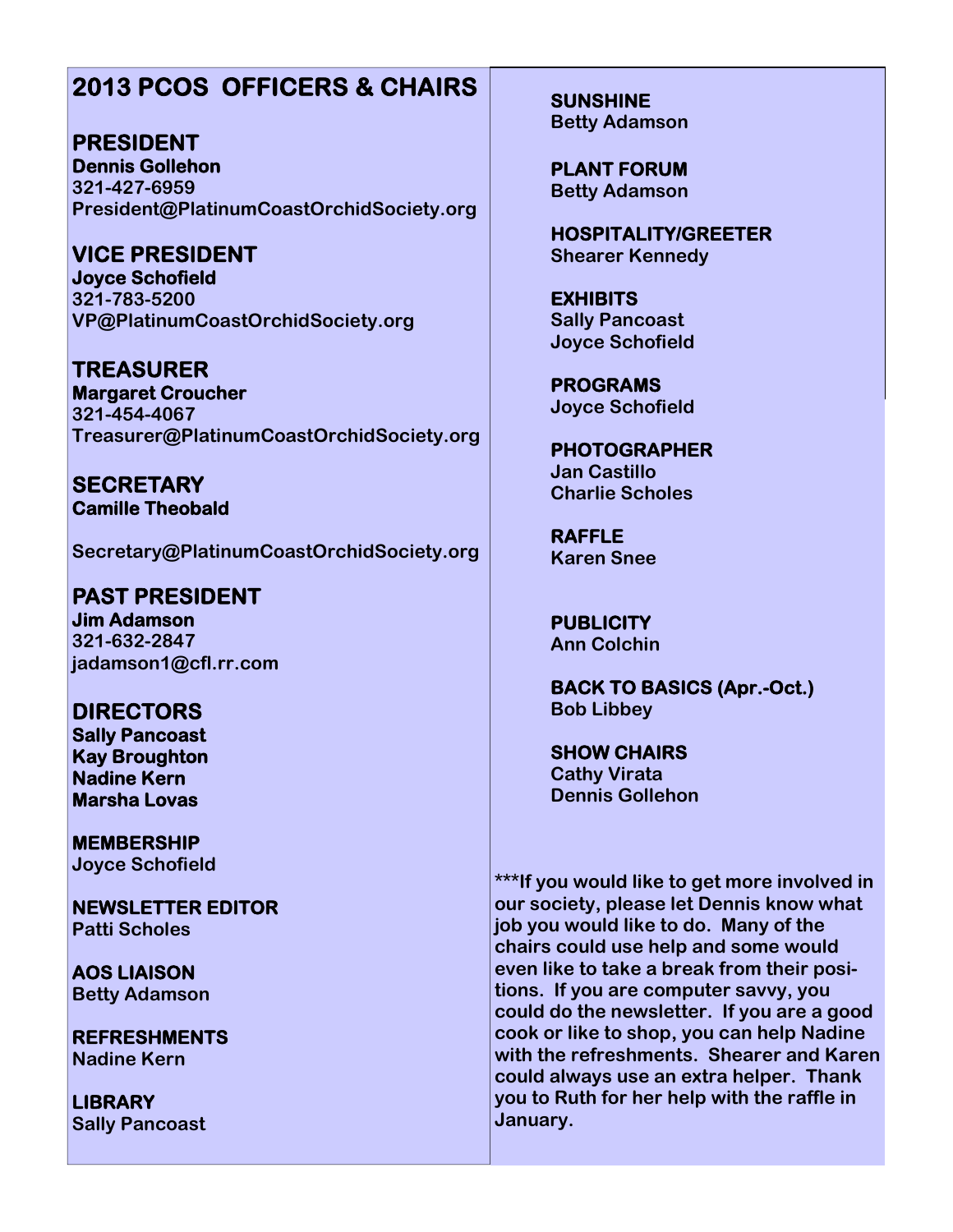

January's guest speaker, Betty Moore, had our undivided attention as she explained how to display a pedestal.



Using a variety of containers, including cat food cans, some kind of cable, driftwood, melted metal, and twisted wire, Betty showed us how to have a winning pedestal. Her humorous and delightful presentation kept us fascinated. She must have cast a spell on some of us, because for the first time ever, we filled every pedestal slot for the show early.

If you would like to do a pedestal, but didn't sign up, please let Elaine Chambers know, so she can put you on the back-up list.

\*\*See page 6 for info on Betty's classes at the Garden Club.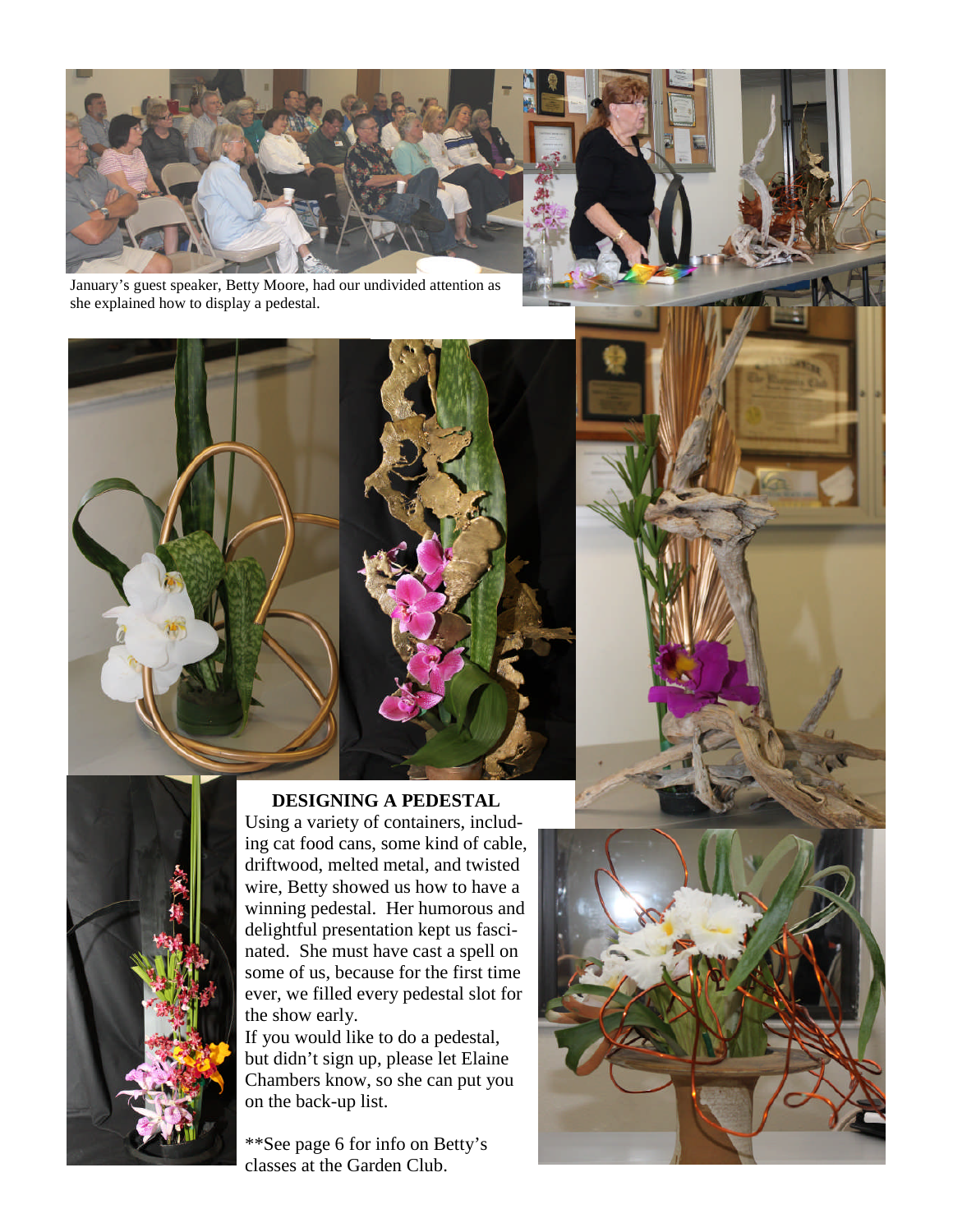# Membership Dues are due

2013 Membership dues will be collected in January and February. If you have had any change of information, please let Joyce know that when you pay your dues. Those members who joined at the 2012 Show are paid through 2013. \$15 per member, \$25 per duo in same household.

# BACK TO BASICS with bob

**Back to** Basics **with Bob** will resume in the spring when daylight savings time starts. If you have any questions between now and then, Bob Libbey or Jim Adamson will be happy to help.

\*\*Back to Basics is for **Members Only**, and is a special benefit of membership in PCOS.

## Your flowering plants are needed for exhibit

If you have any plants in bud and bloom for the Central

Florida Show on Fri. Apr. 5th, please let Sally Pancoast or Joyce Schofield know. They will need a wide variety of plants and some help to put our society's exhibit together at the show in Maitland.

The show theme is Orchid Market. This is a great opportunity for you to see how the exhibits are planned and judged. No experience is necessary.

> Blc. Lilly Marie Almas 'MGR' Growers Joan and Ed Lehnert

# **UPCOMING SHOWS**

**Feb. 2-3 Venice Orchid Society Show**

Venice Community Center

# **Feb. 8-9 Greater Orlando Orchid Society Show**

Orlando Garden Club

## **Feb. 9-10 Boca Raton Orchid Society Show**

Safe Schools Institute

# **Feb. 22-24 Naples Orchid Society Show**

The Moorings Presbyterian Church



PCOS is an affiliate of the **American Orchid Society (AOS).** There's an abundance of information on the AOS website. For the last few months, a selection of the articles available on the AOS website have been featured in our newsletter. Please visit www.aos.org for articles, advice on growing orchids, and lots of free information.

Check out the Orchid magazine at our meetings, so you can see the benefits of being an American Orchid Society member.

Ask Betty Adamson for an application if you're interested in joining.

For all current members, remember that your renewal notice will arrive in the Orchid Magazine prior to your month of renewal.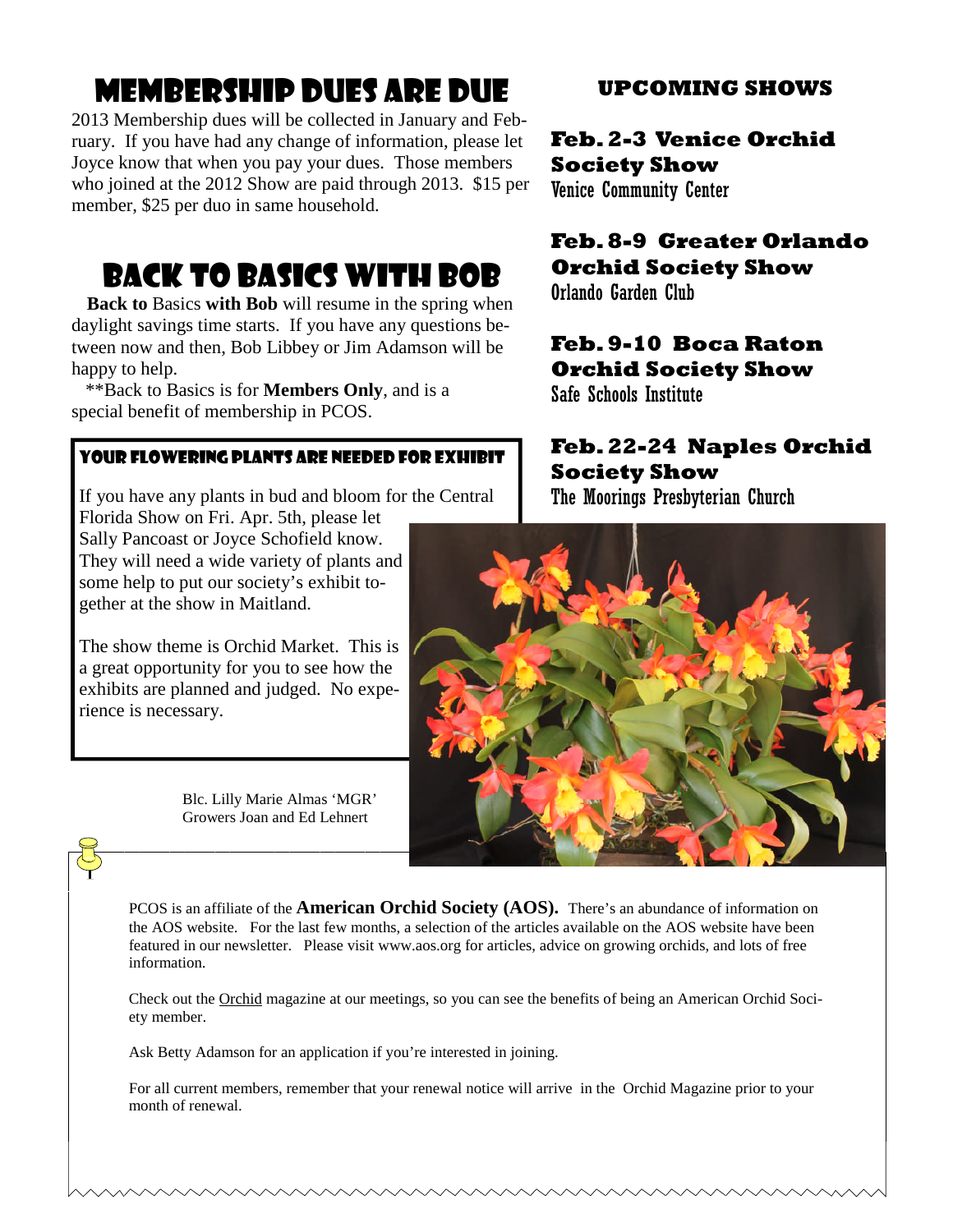

**2013 BOARD**

At left, Past President Jim Adamson, surrounded by Directors Marsha Lovas, Nadine Kern, Kay Broughton, and Sally Pancoast. Also, (at right) Treasurer Margaret Croucher, Secretary Camille Theobald, Vice President Joyce Schofield, and President Dennis Gollehon were installed at the January meeting.

## Golden Anniversary Show

Betty Adamson will be the chairman for a special Society table for the May PCOS Show and is already starting to work on making it special! She is requesting 'golden anniversary' collectibles from members both for the table and for general decorating. Watch for appropriate items at garage sales, thrift shops, etc. She is also collecting Society memorabilia that any members may have. Be sure you have your name on those items to be returned.

Show Theme - Platinum Gold

#### AOS CORNER

AOS has gone digital. Starting with the January issue, Orchids is available for download to your computer, smart phone, pad or tablet. All you need is a valid email address connected to your membership and your personal login. If you have explored the members only section of the AOS website, you are all set! If not, there are instructions on the site how to set up your own account

The Spring Trustees and members' meeting (including the annual elections) will be held in tandem with the San Diego Orchid Show in San Diego, California, March 21-23 at the Scottish Rite Temple. Meeting will be held between the Sheraton Mission Valley Hotel and the Show. More information and registration will be available on the AOS website soon.

The AOS proxy card for the annual elections was included in the January issue of Orchids. If you are not planning to attend the meeting in San Diego in March, please return your vote to AOS Headquarters at your earliest convenience so your vote may be counted at that meeting. An important part of membership is the privilege of voting.

The Affiliated Societies Committee would like your tips, suggestions and/or ideas on how you grow your societies' membership and methods you have to keep your society's members active and engaged. Please send them to the affiliated\_societies@aos.org email address and we will organize and catalogue them on the Affiliated Societies section of the AOS website so we can all share your successes.

Best wishes and happy growing for 2013., Lynn Fuller, Chair, AOS Affiliated Societies Committee